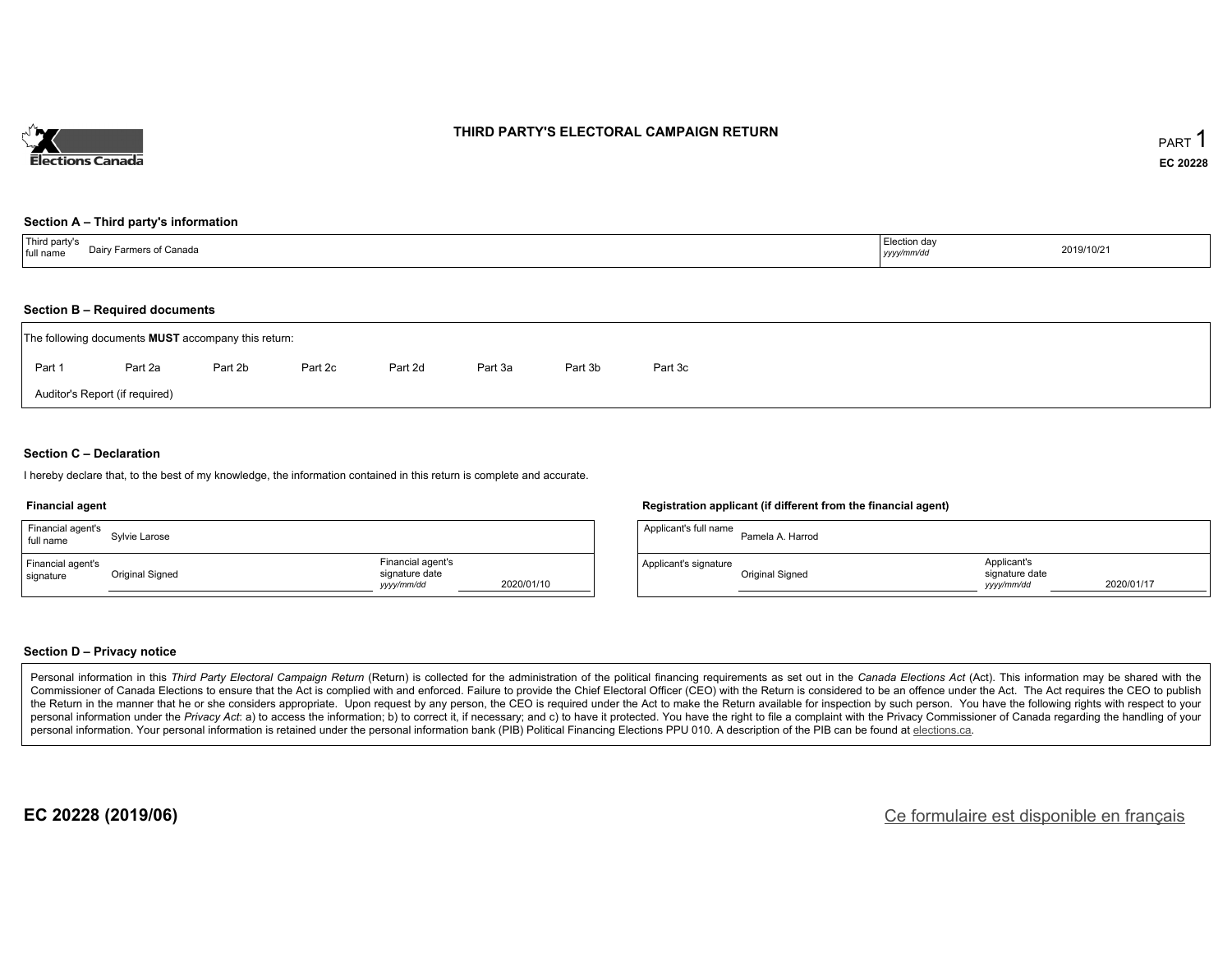

## **THIRD PARTY'S ELECTORAL CAMPAIGN RETURN HIRD PARTY'S ELECTORAL CAMPAIGN RETURN<br>Statement of monetary contributions received PART 2a PART 2a**

**EC 20228**

| No. | Full name | <b>Street</b><br>no. | <b>Street</b> | Apt. | City | Prov./<br>Terr. | Postal<br>code | Date<br>received                                                                    | Individual | <b>Business /</b><br>Commercial<br>organization | Government | Trade union | Corporation<br>without share<br>capital | Unincorporated<br>organization or<br>association |
|-----|-----------|----------------------|---------------|------|------|-----------------|----------------|-------------------------------------------------------------------------------------|------------|-------------------------------------------------|------------|-------------|-----------------------------------------|--------------------------------------------------|
|     |           |                      |               |      |      |                 |                | yyyy/mm/dd                                                                          | \$         | \$                                              | \$         | \$          | \$                                      | \$                                               |
|     |           |                      |               |      |      |                 |                |                                                                                     |            |                                                 |            |             |                                         |                                                  |
|     |           |                      |               |      |      |                 |                |                                                                                     |            |                                                 |            |             |                                         |                                                  |
|     |           |                      |               |      |      |                 |                |                                                                                     |            |                                                 |            |             |                                         |                                                  |
|     |           |                      |               |      |      |                 |                |                                                                                     |            |                                                 |            |             |                                         |                                                  |
|     |           |                      |               |      |      |                 |                |                                                                                     |            |                                                 |            |             |                                         |                                                  |
|     |           |                      |               |      |      |                 |                |                                                                                     |            |                                                 |            |             |                                         |                                                  |
|     |           |                      |               |      |      |                 |                |                                                                                     |            |                                                 |            |             |                                         |                                                  |
|     |           |                      |               |      |      |                 |                |                                                                                     |            |                                                 |            |             |                                         |                                                  |
|     |           |                      |               |      |      |                 |                |                                                                                     |            |                                                 |            |             |                                         |                                                  |
|     |           |                      |               |      |      |                 |                |                                                                                     |            |                                                 |            |             |                                         |                                                  |
|     |           |                      |               |      |      |                 |                |                                                                                     |            |                                                 |            |             |                                         |                                                  |
|     |           |                      |               |      |      |                 |                |                                                                                     |            |                                                 |            |             |                                         |                                                  |
|     |           |                      |               |      |      |                 |                |                                                                                     |            |                                                 |            |             |                                         |                                                  |
|     |           |                      |               |      |      |                 |                |                                                                                     |            |                                                 |            |             |                                         |                                                  |
|     |           |                      |               |      |      |                 |                | Totals carried forward from previous page \$                                        |            |                                                 |            |             |                                         |                                                  |
|     |           |                      |               |      |      |                 |                | Total amount of monetary contributions by contributors who gave over \$200 (A)      |            |                                                 |            |             |                                         |                                                  |
|     |           |                      |               |      |      |                 |                | Number of contributors who gave over \$200                                          |            |                                                 |            |             |                                         |                                                  |
|     |           |                      |               |      |      |                 |                | Total amount of monetary contributions by contributors who gave \$200 or less $(B)$ |            |                                                 |            |             |                                         |                                                  |
|     |           |                      |               |      |      |                 |                | Number of contributors who gave \$200 or less                                       |            |                                                 |            |             |                                         |                                                  |
|     |           |                      |               |      |      |                 |                | Total amount of all monetary contributions (A+B)                                    |            |                                                 |            |             |                                         |                                                  |
|     |           |                      |               |      |      |                 |                | Number of contributors who gave monetary contributions                              |            |                                                 |            |             |                                         |                                                  |

| <b>Contract Contract Contract</b><br>Third<br>part | יובנ<br><br>wanauc | . .<br>,,,,, | 2019/10/2<br>the contract of the contract of the contract of the contract of the contract of | Pag∈ |  |  |  |
|----------------------------------------------------|--------------------|--------------|----------------------------------------------------------------------------------------------|------|--|--|--|
|----------------------------------------------------|--------------------|--------------|----------------------------------------------------------------------------------------------|------|--|--|--|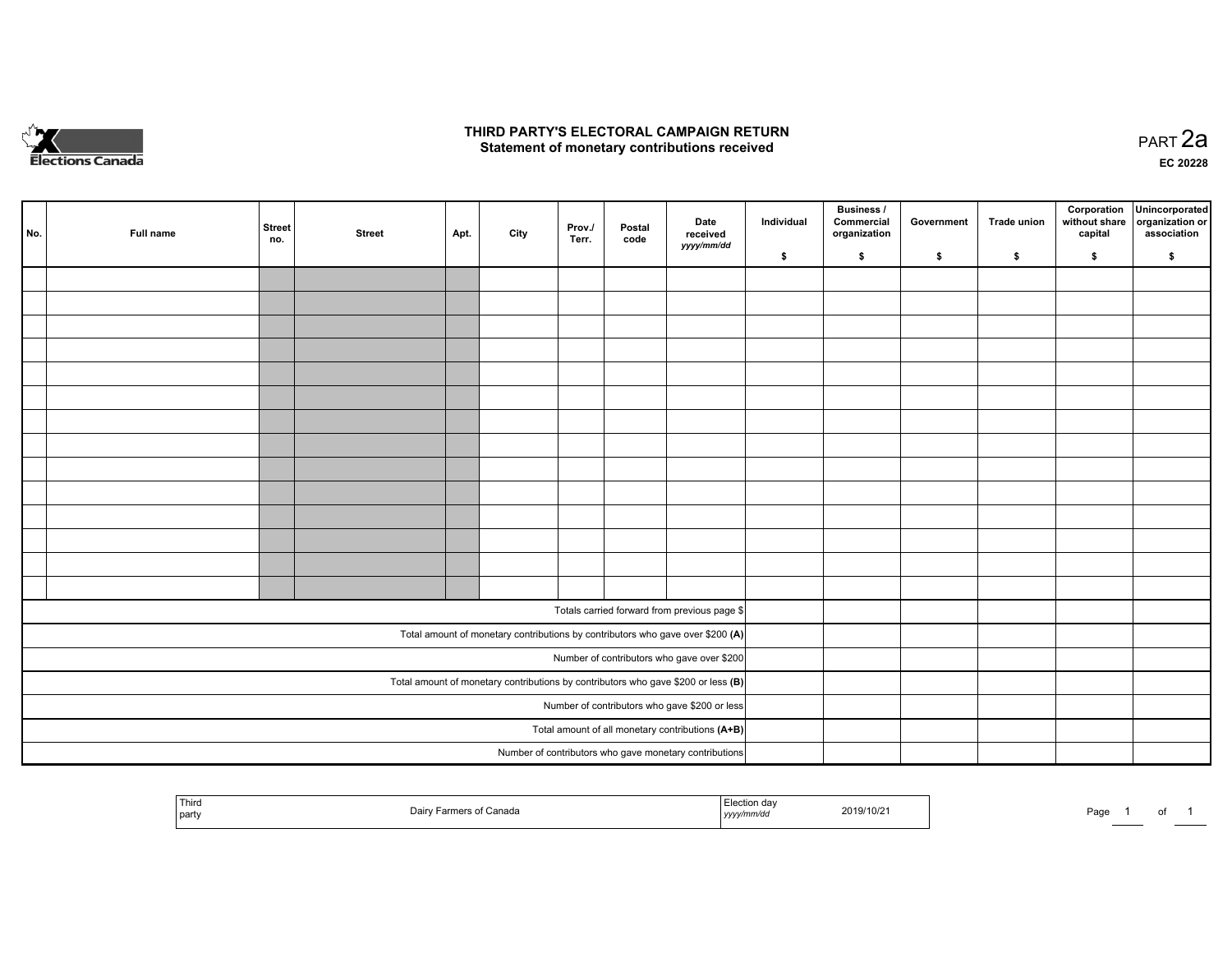

## **THIRD PARTY'S ELECTORAL CAMPAIGN RETURN**  THIRD PARTY'S ELECTORAL CAMPAIGN RETURN<br>Statement of non-monetary contributions received

of 1

| No. | Full name | <b>Street</b><br>no. | <b>Street</b> | Apt. | City | Prov.<br>Terr. | Postal<br>code | Date<br>received<br>yyyy/mm/dd                                                          | Individual | <b>Business /</b><br>Commercial<br>organization | Government | Trade union | Corporation<br>without share<br>capital | Unincorporated<br>organization or<br>association |
|-----|-----------|----------------------|---------------|------|------|----------------|----------------|-----------------------------------------------------------------------------------------|------------|-------------------------------------------------|------------|-------------|-----------------------------------------|--------------------------------------------------|
|     |           |                      |               |      |      |                |                |                                                                                         | \$         | \$                                              | \$         | \$          | \$                                      | \$                                               |
|     |           |                      |               |      |      |                |                |                                                                                         |            |                                                 |            |             |                                         |                                                  |
|     |           |                      |               |      |      |                |                |                                                                                         |            |                                                 |            |             |                                         |                                                  |
|     |           |                      |               |      |      |                |                |                                                                                         |            |                                                 |            |             |                                         |                                                  |
|     |           |                      |               |      |      |                |                |                                                                                         |            |                                                 |            |             |                                         |                                                  |
|     |           |                      |               |      |      |                |                |                                                                                         |            |                                                 |            |             |                                         |                                                  |
|     |           |                      |               |      |      |                |                |                                                                                         |            |                                                 |            |             |                                         |                                                  |
|     |           |                      |               |      |      |                |                |                                                                                         |            |                                                 |            |             |                                         |                                                  |
|     |           |                      |               |      |      |                |                |                                                                                         |            |                                                 |            |             |                                         |                                                  |
|     |           |                      |               |      |      |                |                |                                                                                         |            |                                                 |            |             |                                         |                                                  |
|     |           |                      |               |      |      |                |                |                                                                                         |            |                                                 |            |             |                                         |                                                  |
|     |           |                      |               |      |      |                |                |                                                                                         |            |                                                 |            |             |                                         |                                                  |
|     |           |                      |               |      |      |                |                |                                                                                         |            |                                                 |            |             |                                         |                                                  |
|     |           |                      |               |      |      |                |                |                                                                                         |            |                                                 |            |             |                                         |                                                  |
|     |           |                      |               |      |      |                |                |                                                                                         |            |                                                 |            |             |                                         |                                                  |
|     |           |                      |               |      |      |                |                |                                                                                         |            |                                                 |            |             |                                         |                                                  |
|     |           |                      |               |      |      |                |                | Totals carried forward from previous page \$                                            |            |                                                 |            |             |                                         |                                                  |
|     |           |                      |               |      |      |                |                | Total amount of non-monetary contributions by contributors who gave over \$200 (A)      |            |                                                 |            |             |                                         |                                                  |
|     |           |                      |               |      |      |                |                | Number of contributors who gave over \$200                                              |            |                                                 |            |             |                                         |                                                  |
|     |           |                      |               |      |      |                |                | Total amount of non-monetary contributions by contributors who gave \$200 or less $(B)$ |            |                                                 |            |             |                                         |                                                  |
|     |           |                      |               |      |      |                |                | Number of contributors who gave \$200 or less                                           |            |                                                 |            |             |                                         |                                                  |
|     |           |                      |               |      |      |                |                | Total amount of all non-monetary contributions (A+B)                                    |            |                                                 |            |             |                                         |                                                  |
|     |           |                      |               |      |      |                |                | Number of contributors who gave non-monetary contributions                              |            |                                                 |            |             |                                         |                                                  |
|     |           |                      |               |      |      |                |                |                                                                                         |            |                                                 |            |             |                                         |                                                  |

| Third<br>party | of Canada<br>Dairy<br>Farmers | Election dav<br>2019/10/21<br>yyyy/mm/dc | Page<br>______ |
|----------------|-------------------------------|------------------------------------------|----------------|
|----------------|-------------------------------|------------------------------------------|----------------|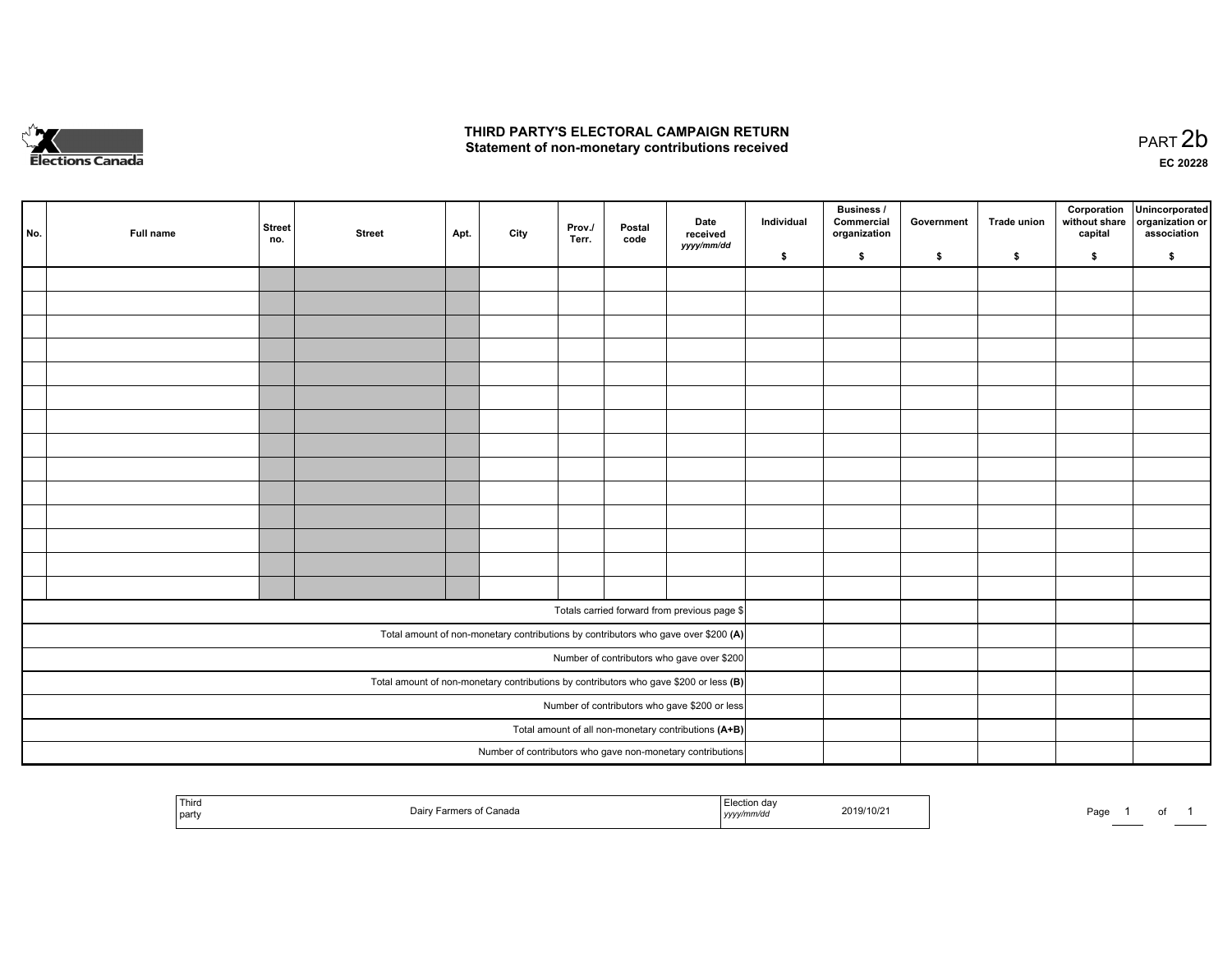

## **THIRD PARTY'S ELECTORAL CAMPAIGN RETURN STATE:** PRACT OF OPPRESS TO PART 2C STATE STATE STATE STATE STATE STATE STATE STATE STATE STATE STATE STATE STA<br>PART 2C Statement of operating loans received

**EC 20228**

| No.                                          | Full name | <b>Street</b><br>no. | <b>Street</b> | Apt. | City | Prov./<br>Terr. | Postal<br>code | Date<br>received                                                | Individual | <b>Business /</b><br>Commercial<br>organization | Government | Trade union | capital | Corporation Unincorporated<br>without share   organization or<br>association |
|----------------------------------------------|-----------|----------------------|---------------|------|------|-----------------|----------------|-----------------------------------------------------------------|------------|-------------------------------------------------|------------|-------------|---------|------------------------------------------------------------------------------|
|                                              |           |                      |               |      |      |                 |                | yyyy/mm/dd                                                      | \$         | \$                                              | \$         | \$          | \$      | \$                                                                           |
|                                              |           |                      |               |      |      |                 |                |                                                                 |            |                                                 |            |             |         |                                                                              |
|                                              |           |                      |               |      |      |                 |                |                                                                 |            |                                                 |            |             |         |                                                                              |
|                                              |           |                      |               |      |      |                 |                |                                                                 |            |                                                 |            |             |         |                                                                              |
|                                              |           |                      |               |      |      |                 |                |                                                                 |            |                                                 |            |             |         |                                                                              |
|                                              |           |                      |               |      |      |                 |                |                                                                 |            |                                                 |            |             |         |                                                                              |
|                                              |           |                      |               |      |      |                 |                |                                                                 |            |                                                 |            |             |         |                                                                              |
|                                              |           |                      |               |      |      |                 |                |                                                                 |            |                                                 |            |             |         |                                                                              |
|                                              |           |                      |               |      |      |                 |                |                                                                 |            |                                                 |            |             |         |                                                                              |
|                                              |           |                      |               |      |      |                 |                |                                                                 |            |                                                 |            |             |         |                                                                              |
|                                              |           |                      |               |      |      |                 |                |                                                                 |            |                                                 |            |             |         |                                                                              |
|                                              |           |                      |               |      |      |                 |                |                                                                 |            |                                                 |            |             |         |                                                                              |
|                                              |           |                      |               |      |      |                 |                |                                                                 |            |                                                 |            |             |         |                                                                              |
|                                              |           |                      |               |      |      |                 |                |                                                                 |            |                                                 |            |             |         |                                                                              |
|                                              |           |                      |               |      |      |                 |                |                                                                 |            |                                                 |            |             |         |                                                                              |
|                                              |           |                      |               |      |      |                 |                | Totals carried forward from previous page \$                    |            |                                                 |            |             |         |                                                                              |
|                                              |           |                      |               |      |      |                 |                | Total amount of loans by lenders who provided over \$200 (A)    |            |                                                 |            |             |         |                                                                              |
|                                              |           |                      |               |      |      |                 |                | Number of lenders who provided over \$200                       |            |                                                 |            |             |         |                                                                              |
|                                              |           |                      |               |      |      |                 |                | Total amount of loans by lenders who provided \$200 or less (B) |            |                                                 |            |             |         |                                                                              |
| Number of lenders who provided \$200 or less |           |                      |               |      |      |                 |                |                                                                 |            |                                                 |            |             |         |                                                                              |
|                                              |           |                      |               |      |      |                 |                | Total amount of all loans (A+B)                                 |            |                                                 |            |             |         |                                                                              |
|                                              |           |                      |               |      |      |                 |                | Number of all lenders who provided loans                        |            |                                                 |            |             |         |                                                                              |

| Third<br>party | Canada<br>Dair<br>. | 2019/10/2<br>the contract of the contract of the contract of<br>, , , , <u>,</u> | Page |
|----------------|---------------------|----------------------------------------------------------------------------------|------|
|----------------|---------------------|----------------------------------------------------------------------------------|------|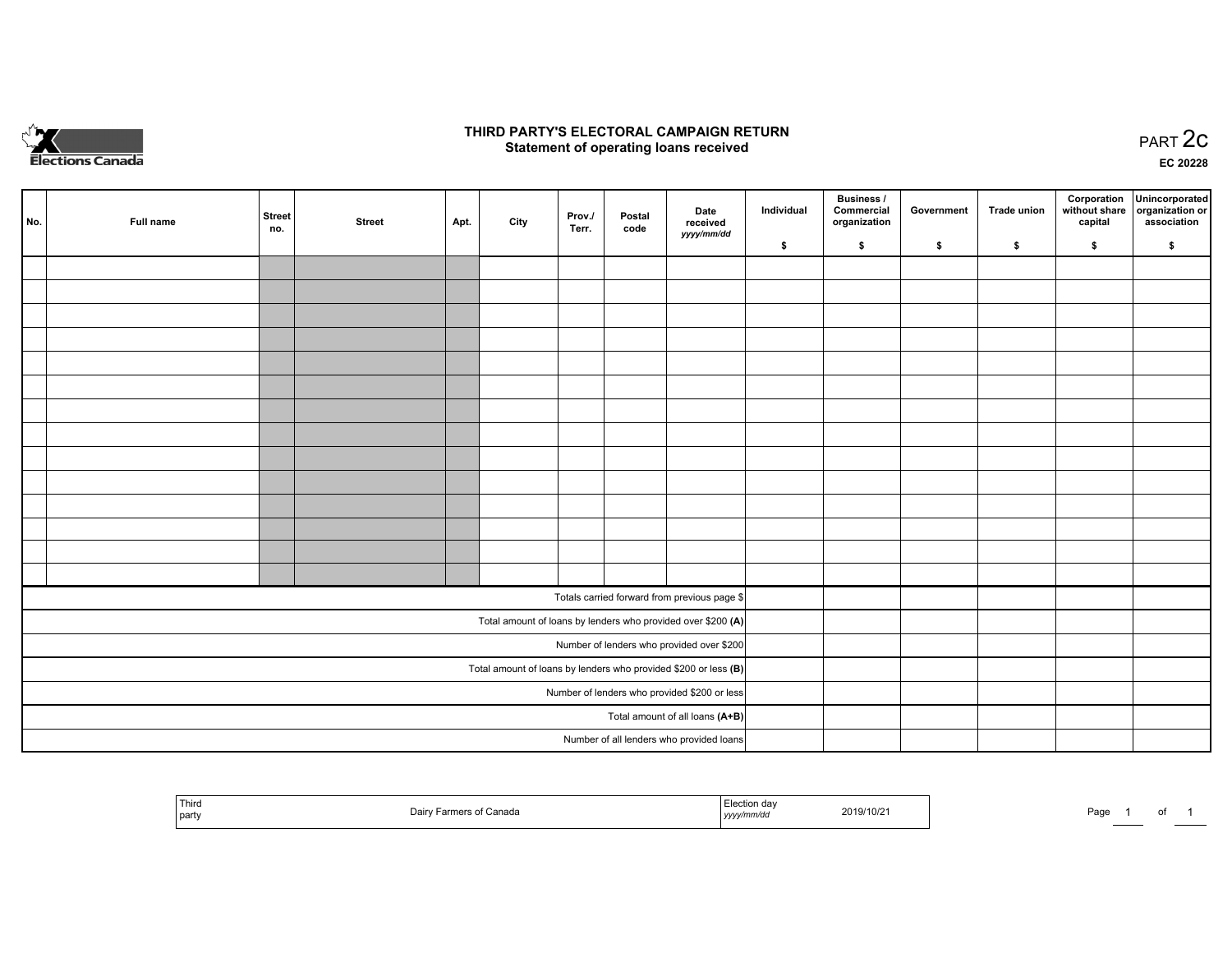# **Elections Canada**

# **THIRD PARTY'S ELECTORAL CAMPAIGN RETURN Summary of inflows**

| PART <sub>2d</sub> |  |
|--------------------|--|
| EC 20228           |  |

| No.   | Type of contributor / lender                 | <b>Monetary</b><br>contributions<br>(Part 2a) | Non-monetary<br>contributions<br>(Part 2b) | Loans<br>(Part 2c) | Total | Number of<br>contributors and<br>lenders |
|-------|----------------------------------------------|-----------------------------------------------|--------------------------------------------|--------------------|-------|------------------------------------------|
|       |                                              | \$                                            | \$                                         | \$                 | \$    |                                          |
| 1.    | Individuals                                  | 0.00                                          | 0.00                                       | 0.00               | 0.00  | $\Omega$                                 |
| 2.    | Businesses / Commercial organizations        | 0.00                                          | 0.00                                       | 0.00               | 0.00  | $\Omega$                                 |
| 3.    | Governments                                  | 0.00                                          | 0.00                                       | 0.00               | 0.00  | $\Omega$                                 |
| 4.    | Trade unions                                 | 0.00                                          | 0.00                                       | 0.00               | 0.00  |                                          |
| 5.    | Corporations without share capital           | 0.00                                          | 0.00                                       | 0.00               | 0.00  | $\Omega$                                 |
| 6.    | Unincorporated organizations or associations | 0.00                                          | 0.00                                       | 0.00               | 0.00  | $\overline{0}$                           |
| 7.    | Total (items 1 to 6)                         | 0.00                                          | 0.00                                       | 0.00               | 0.00  | $\Omega$                                 |
| Total |                                              |                                               |                                            |                    |       |                                          |
| 8.    | Amount of third party's resources used       |                                               |                                            |                    | 0.00  |                                          |
| 9.    | Grand total (items 7 and 8)                  | 0.00                                          | 0.00                                       | 0.00               | 0.00  |                                          |

| <sup>'</sup> Third<br>part | ੁof Canada<br>Dairy Farmers of | Election day<br>vyyy/mm/dd<br><i>yyyy</i> | 2019/10/21 |
|----------------------------|--------------------------------|-------------------------------------------|------------|
|----------------------------|--------------------------------|-------------------------------------------|------------|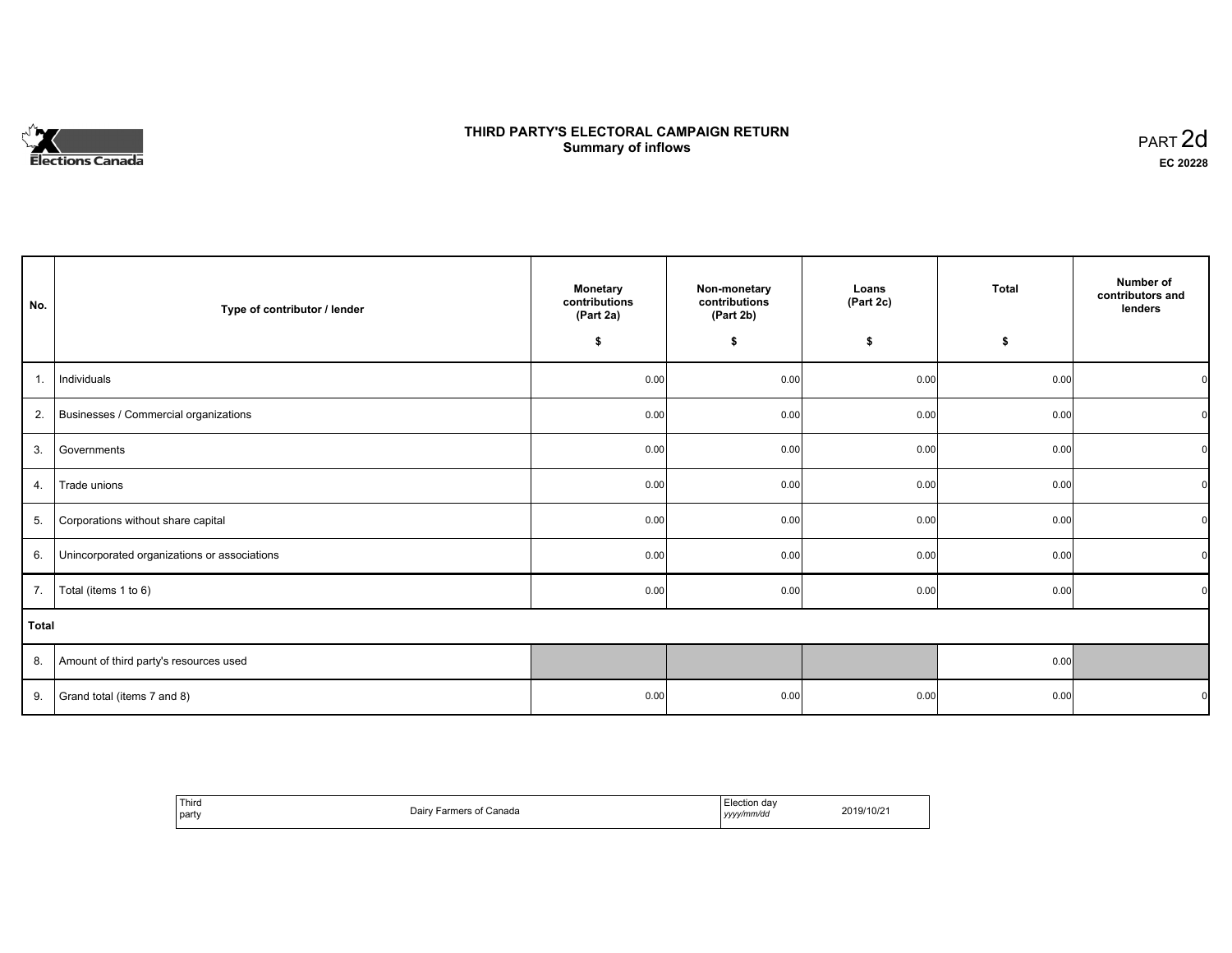

# **THIRD PARTY'S ELECTORAL CAMPAIGN RETURN Statement of expenses incurred for regulated activities that take place during the pre-election period**  *(Only applicable to a fixed-date general election)*

For a list of expense types, expense categories and expense subcategories, refer to Annex II in the Instructions.

| No.      | Date<br>incurred<br>yyyy/mm/dd | $\left  \begin{array}{c} \text{ED Code} \\ (\text{if applicable}) \end{array} \right $ | Supplier | <b>Expense type</b> | Expense<br>category | Expense<br>subcategory | <b>Starting date</b><br>of activity,<br>advertisement<br>or survey<br>yyyy/mm/dd | Ending date<br>of activity,<br>advertisement<br>or survey<br>yyyy/mm/dd | Place of activity or<br>advertisement        | <b>Expense amount</b><br>\$ |
|----------|--------------------------------|----------------------------------------------------------------------------------------|----------|---------------------|---------------------|------------------------|----------------------------------------------------------------------------------|-------------------------------------------------------------------------|----------------------------------------------|-----------------------------|
|          |                                |                                                                                        |          |                     |                     |                        |                                                                                  |                                                                         |                                              |                             |
|          |                                |                                                                                        |          |                     |                     |                        |                                                                                  |                                                                         |                                              |                             |
|          |                                |                                                                                        |          |                     |                     |                        |                                                                                  |                                                                         |                                              |                             |
|          |                                |                                                                                        |          |                     |                     |                        |                                                                                  |                                                                         |                                              |                             |
|          |                                |                                                                                        |          |                     |                     |                        |                                                                                  |                                                                         |                                              |                             |
|          |                                |                                                                                        |          |                     |                     |                        |                                                                                  |                                                                         |                                              |                             |
|          |                                |                                                                                        |          |                     |                     |                        |                                                                                  |                                                                         |                                              |                             |
|          |                                |                                                                                        |          |                     |                     |                        |                                                                                  |                                                                         |                                              |                             |
|          |                                |                                                                                        |          |                     |                     |                        |                                                                                  |                                                                         |                                              |                             |
|          |                                |                                                                                        |          |                     |                     |                        |                                                                                  |                                                                         |                                              |                             |
|          |                                |                                                                                        |          |                     |                     |                        |                                                                                  |                                                                         |                                              |                             |
|          |                                |                                                                                        |          |                     |                     |                        |                                                                                  |                                                                         |                                              |                             |
|          |                                |                                                                                        |          |                     |                     |                        |                                                                                  |                                                                         |                                              |                             |
|          |                                |                                                                                        |          |                     |                     |                        |                                                                                  |                                                                         |                                              |                             |
|          |                                |                                                                                        |          |                     |                     |                        |                                                                                  |                                                                         |                                              |                             |
|          |                                |                                                                                        |          |                     |                     |                        |                                                                                  |                                                                         |                                              |                             |
|          |                                |                                                                                        |          |                     |                     |                        |                                                                                  |                                                                         |                                              |                             |
|          |                                |                                                                                        |          |                     |                     |                        |                                                                                  |                                                                         | Totals carried forward from previous page \$ |                             |
| Total \$ |                                |                                                                                        |          |                     |                     |                        |                                                                                  |                                                                         |                                              |                             |

| <sup>I</sup> Third<br>l party | Doir-<br>Canada<br>"⊔dli | nа<br>2019/10/2<br><i>uuvu</i><br>the contract of the contract of the contract of the contract of the contract of<br>,,,,, | Doo.<br>ay. |
|-------------------------------|--------------------------|----------------------------------------------------------------------------------------------------------------------------|-------------|
|-------------------------------|--------------------------|----------------------------------------------------------------------------------------------------------------------------|-------------|

PART 3a **EC 20228**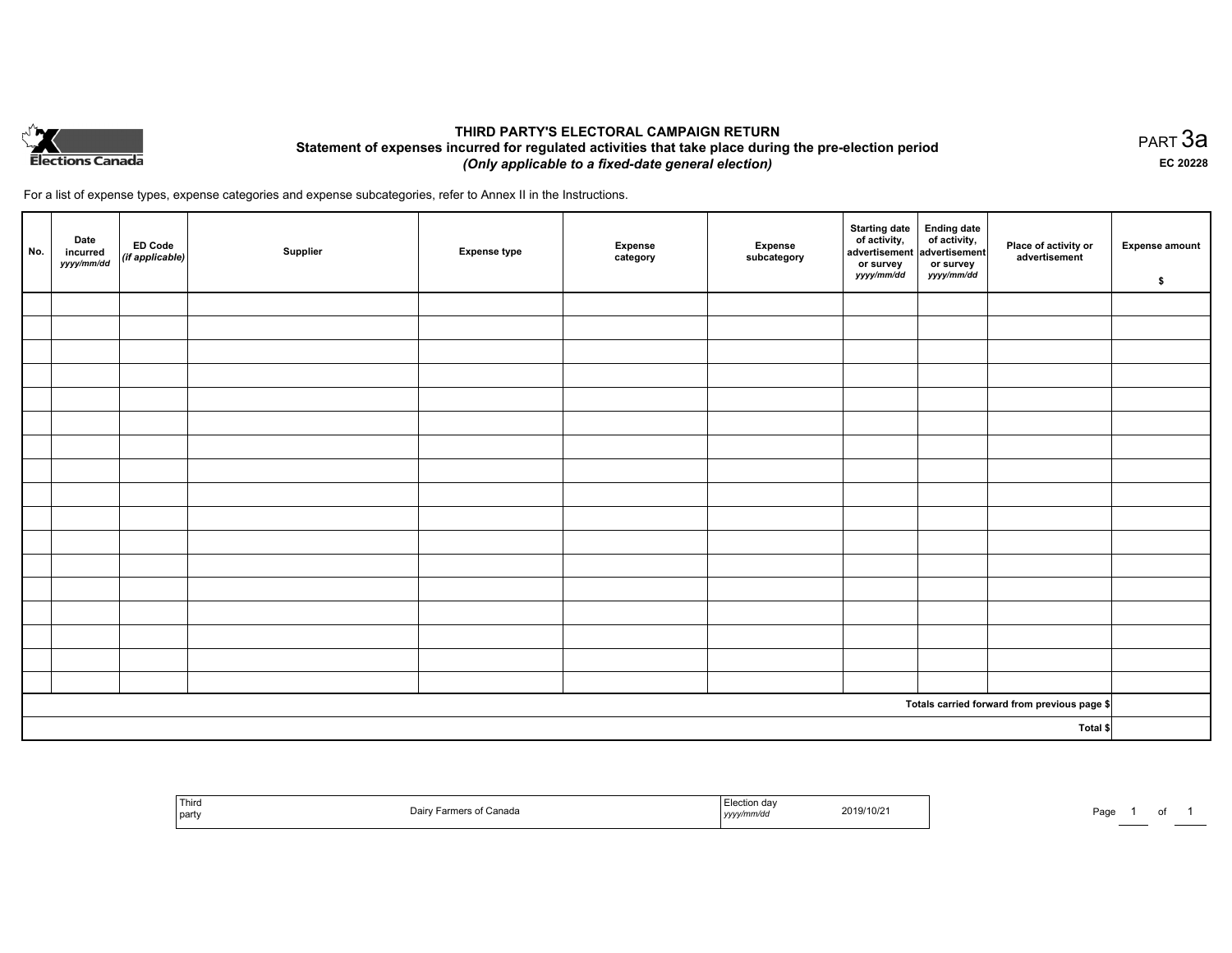

# **THIRD PARTY'S ELECTORAL CAMPAIGN RETURN Statement of expenses incurred for regulated activities that take place during the election period**<br>PART  $3\mathsf{b}$

**EC 20228**

of 1

For a list of expense types, expense categories and expense subcategories, refer to Annex II in the Instructions.

| No.      | Date<br>incurred<br>yyyy/mm/dd | ED Code<br>(if applicable) | Supplier | <b>Expense type</b> | Expense<br>category | Expense<br>subcategory | Starting date Ending date<br>of activity, of activity,<br>advertisement advertisement<br>or survey<br>yyyy/mm/dd | or survey<br>yyyy/mm/dd | Place of activity or<br>advertisement        | <b>Expense amount</b><br>\$ |
|----------|--------------------------------|----------------------------|----------|---------------------|---------------------|------------------------|------------------------------------------------------------------------------------------------------------------|-------------------------|----------------------------------------------|-----------------------------|
|          |                                |                            |          |                     |                     |                        |                                                                                                                  |                         |                                              |                             |
|          |                                |                            |          |                     |                     |                        |                                                                                                                  |                         |                                              |                             |
|          |                                |                            |          |                     |                     |                        |                                                                                                                  |                         |                                              |                             |
|          |                                |                            |          |                     |                     |                        |                                                                                                                  |                         |                                              |                             |
|          |                                |                            |          |                     |                     |                        |                                                                                                                  |                         |                                              |                             |
|          |                                |                            |          |                     |                     |                        |                                                                                                                  |                         |                                              |                             |
|          |                                |                            |          |                     |                     |                        |                                                                                                                  |                         |                                              |                             |
|          |                                |                            |          |                     |                     |                        |                                                                                                                  |                         |                                              |                             |
|          |                                |                            |          |                     |                     |                        |                                                                                                                  |                         |                                              |                             |
|          |                                |                            |          |                     |                     |                        |                                                                                                                  |                         |                                              |                             |
|          |                                |                            |          |                     |                     |                        |                                                                                                                  |                         |                                              |                             |
|          |                                |                            |          |                     |                     |                        |                                                                                                                  |                         |                                              |                             |
|          |                                |                            |          |                     |                     |                        |                                                                                                                  |                         |                                              |                             |
|          |                                |                            |          |                     |                     |                        |                                                                                                                  |                         |                                              |                             |
|          |                                |                            |          |                     |                     |                        |                                                                                                                  |                         |                                              |                             |
|          |                                |                            |          |                     |                     |                        |                                                                                                                  |                         |                                              |                             |
|          |                                |                            |          |                     |                     |                        |                                                                                                                  |                         |                                              |                             |
|          |                                |                            |          |                     |                     |                        |                                                                                                                  |                         | Totals carried forward from previous page \$ |                             |
| Total \$ |                                |                            |          |                     |                     |                        |                                                                                                                  |                         |                                              |                             |

| ' Third<br>`partv | Canada | .<br>2019/10/2<br>mmvac<br>,,,,,<br>$\sim$ $\sim$ | Pag. |
|-------------------|--------|---------------------------------------------------|------|
|-------------------|--------|---------------------------------------------------|------|